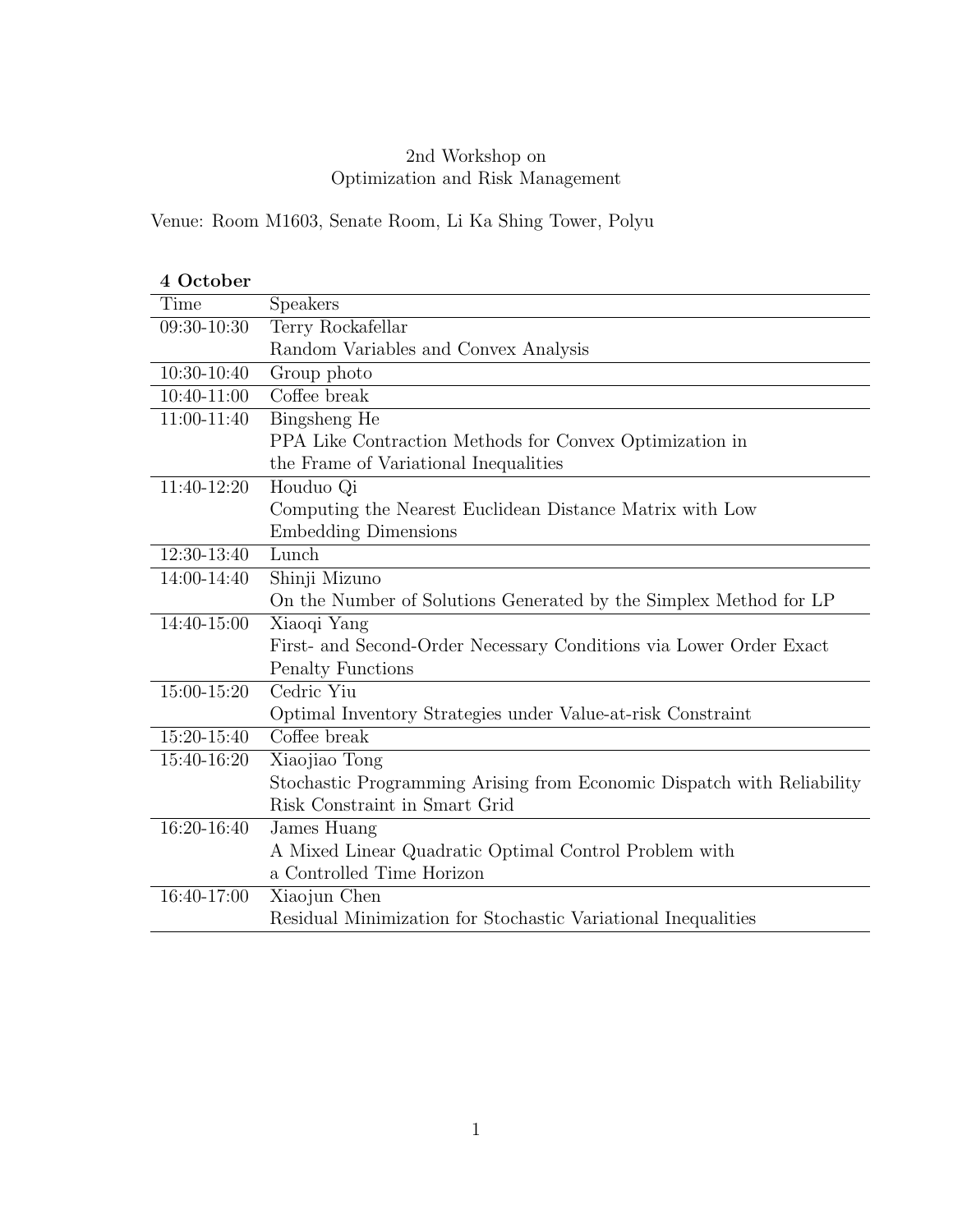## **5 October**

| Time          | Speakers                                                                  |
|---------------|---------------------------------------------------------------------------|
| $09:30-10:10$ | Yong Shi                                                                  |
|               | Error Correction Models in Binary Classification Problem Based            |
|               | on Multiple-Criteria and Multiple-Constraint Levels Linear Programming    |
| $10:10-10:30$ | Chi-kin Chan                                                              |
|               | Environmental Performance-Impacts of Vendor-buyer Coordination            |
| $10:30-10:50$ | Xun Li                                                                    |
|               | A Mean-field Linear-quadratic Optimal Control Problem in Infinite Horizon |
| $10:50-11:10$ | Coffee break                                                              |
| $11:10-11:50$ | Naihua Xiu                                                                |
|               | Low-Rank Solutions of Continuous and Discrete Lyapunov Equations          |
|               | Over Symmetric Cone                                                       |
| $11:50-12:30$ | Defeng Sun                                                                |
|               | Finding the Low Rank Correlation Matrix from a few Noisy Observations     |
| 12:40-14:00   | Lunch                                                                     |
| 14:00-16:00   | Visit AMA and free discussion in HJ610                                    |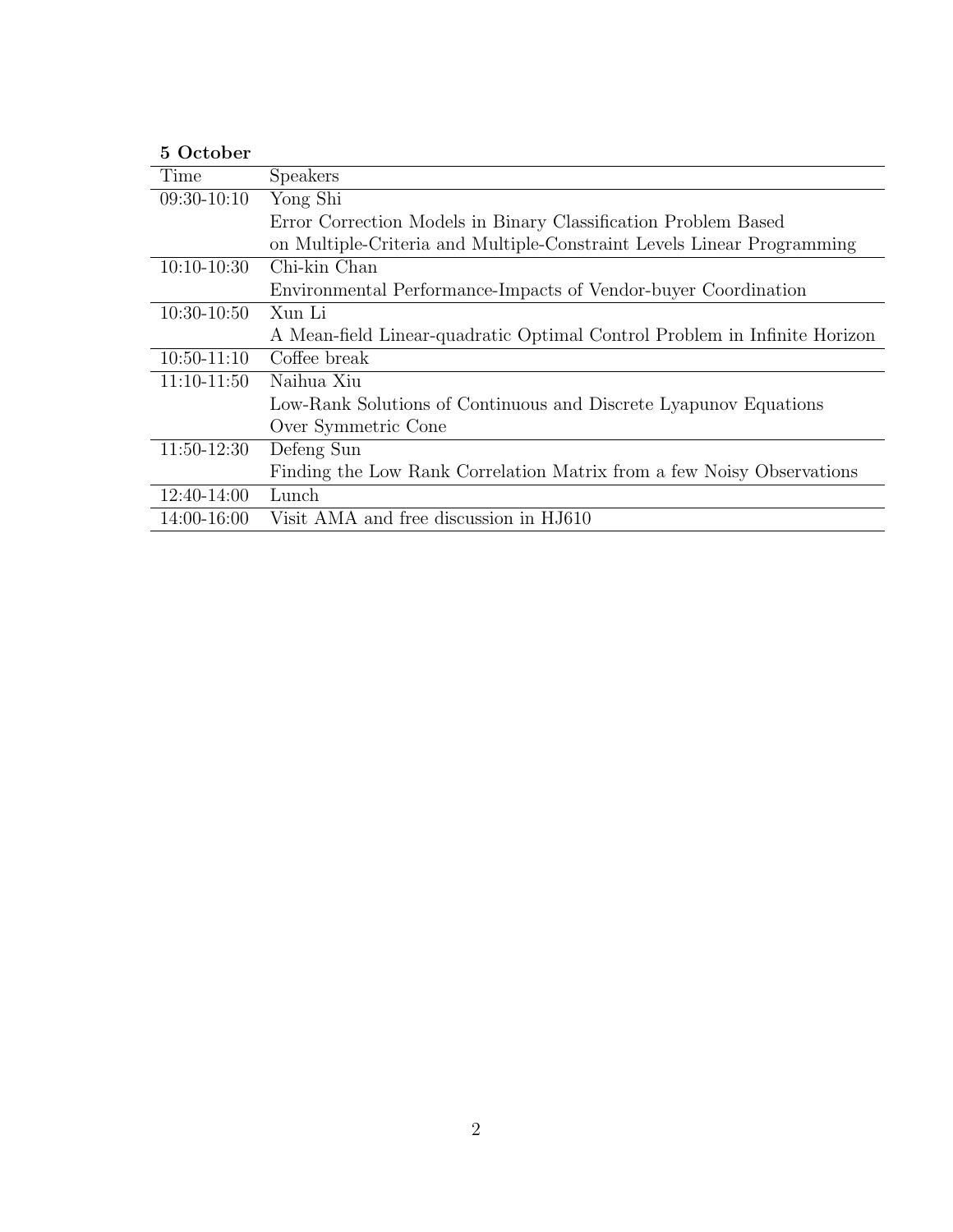### Random Variables and Convex Analysis

Terry Rockafellar

Department of Mathematics University of Washington, US

Uncertain costs or hazards in stochastic optimization are modeled as random variables, and the characteristics of the distributions of those random variables are critical then in managing risk. The theory of risk measures is an important tool for that purpose which relies heavily on convex analysis. However, there is a more fundamental connection with convex analysis which has largely escaped attention and yet is the key to basic properties and developments. This is the association of the distribution function of a random variable with a maximal monotone relation which in turn is the subdifferential of a convex function. Quantiles of the random variable correspond to the subdifferential of the conjugate convex function. The discovery of the minimization formula for value-at-risk and conditional value-at-risk was made through this connection.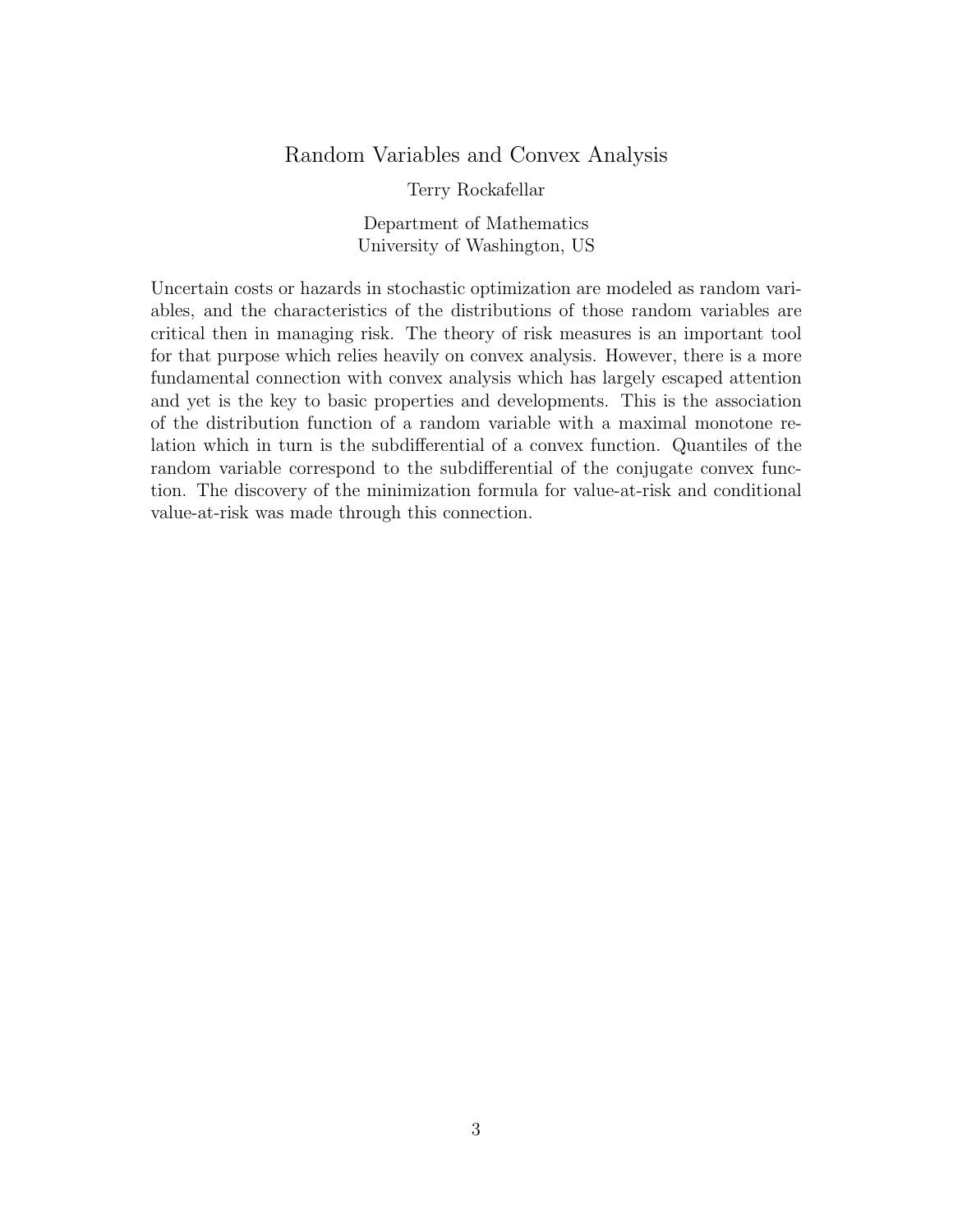# PPA Like Contraction Methods for Convex Optimization in the Frame of Variational Inequalities

Bingsheng He

Department of Mathematics Nanjing University, China

The first order optimal conditions of the linear constraint convex programming is a mixed monotone variational inequality in primal and dual variables. For solving variational inequalities, the proximal point algorithm (PPA) is a classical method. In this talk, we show that with appropriate choices of proximal parameters, the application of the customized PPA to the linearly constrained convex programming can result in easy proximal subproblems. In particular, under some practical assumptions on the objective function, these proximal subproblems become explicit in the sense that they all have closed-form solutions or can be efficiently solved up to a high precision. We thus present some implementable contraction methods with explicit proximal regularization for linearly constrained convex programming, and their global convergence is proved easily under the analytic framework of contraction type methods. Some novel applications and numerical experiments are reported.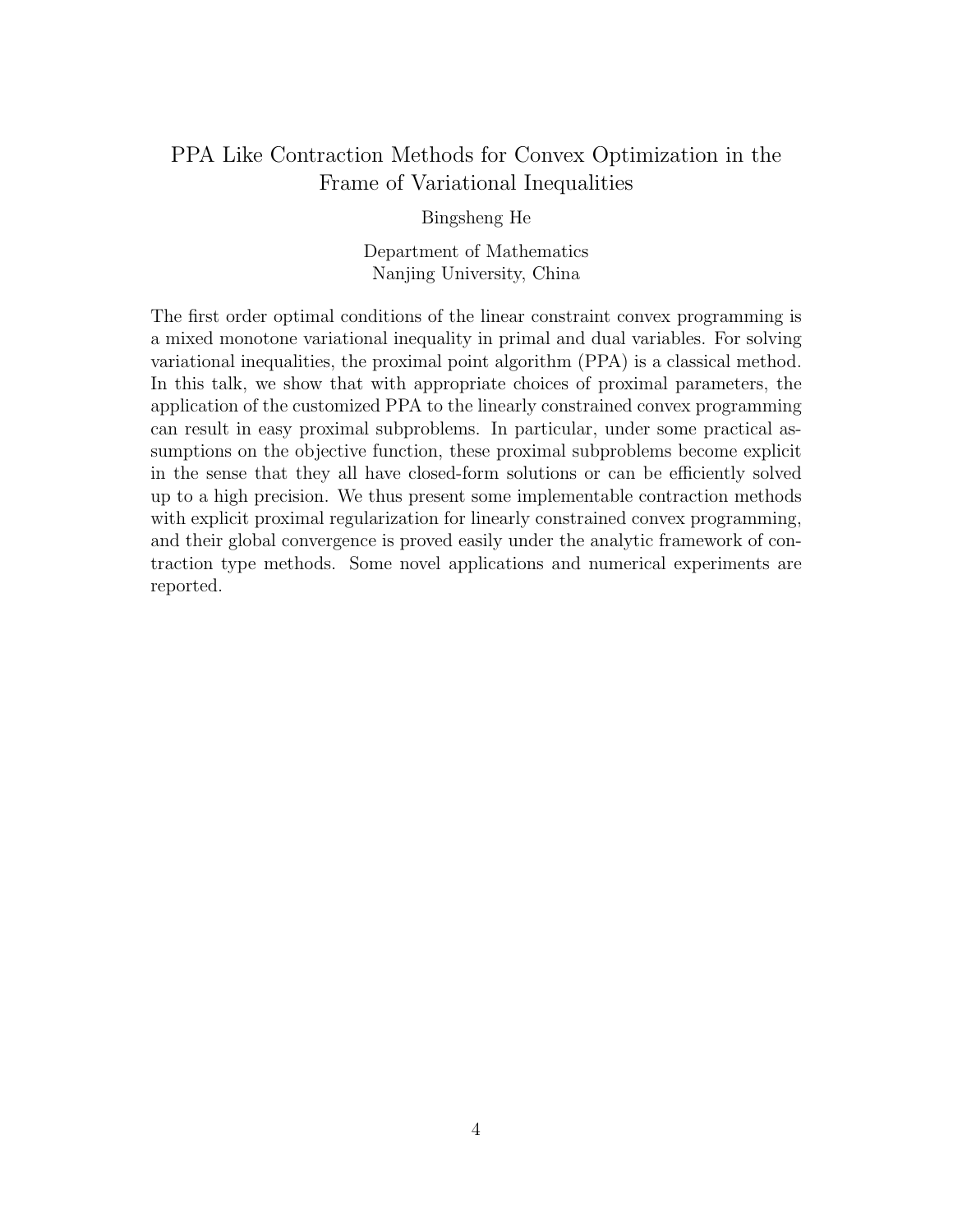## On the Number of Solutions Generated by the Simplex Method for LP

Shinji Mizuno and Tomonari Kitahara

Department of Industrial Engineering and Management Tokyo Institute of Technology, Japan

The linear programming problem (LP) is a fundamental optimization model in risk management. In this talk, we show upper bounds for the number of distinct solutions generated by the simplex method for solving LP. The upper bounds are polynomial of the number of variables, the number of constraints, and the ration between the maximum and minimum positive elements of all the basic feasible solutions of LP. Moreover the upper bounds are small for some special linear programming problems including network optimization problems, LP with a totally unimodular matrix, and the Markov decision problem. We also show that the upper bounds are almost tight by using a simple variant of Klee-Minty's LP.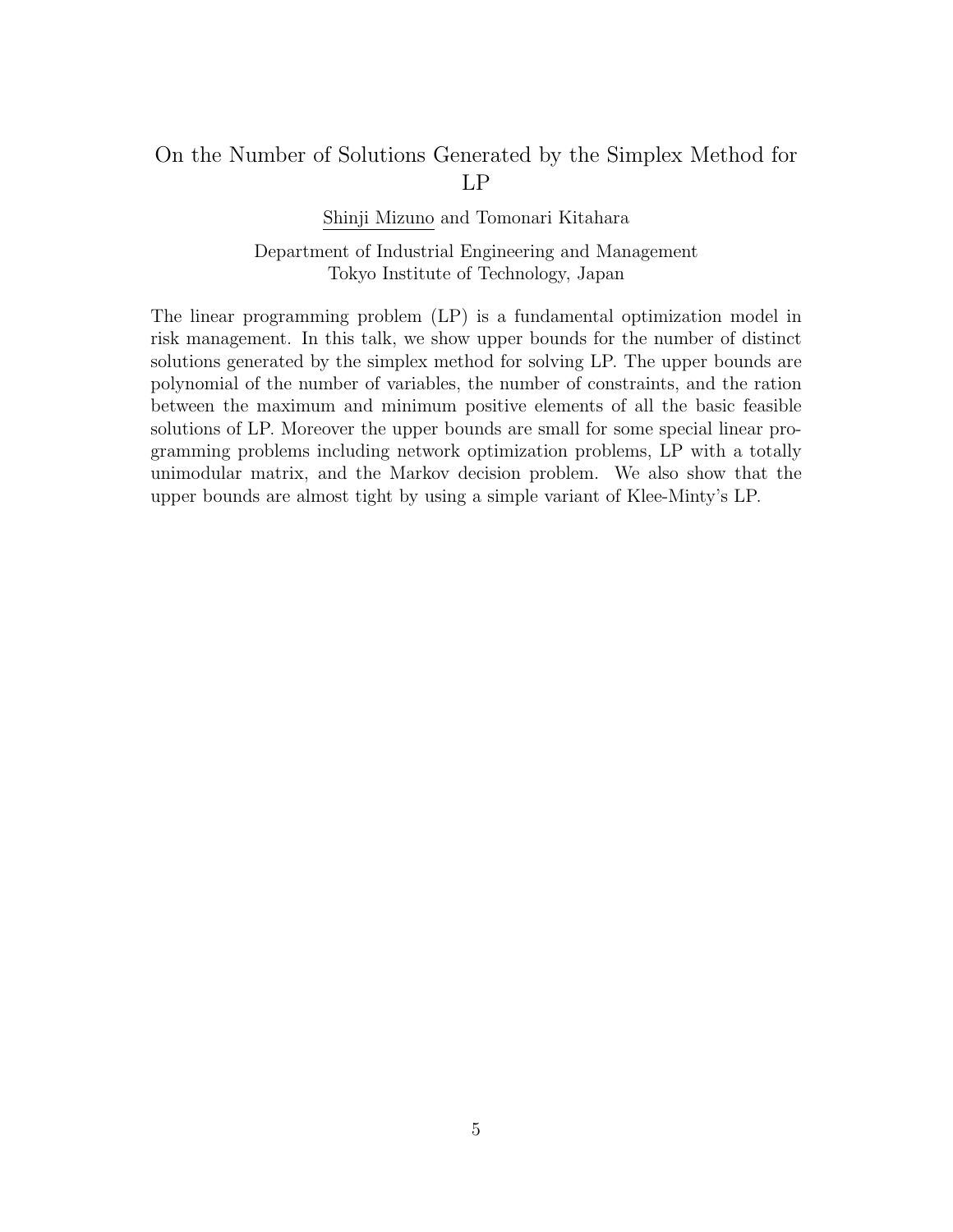## Computing the Nearest Euclidean Distance Matrix with Low Embedding Dimensions

Houduo Qi and Xiaoming Yuan

School of Mathematics the University of Southampton, UK

Euclidean distance embedding appears in many high-profile applications including wireless sensor network localization, where not all pairwise distances among sensors are known or accurate. The classical Multi-Dimensional Scaling (cMDS) generally works well when the partial or contaminated Euclidean Distance Matrix (EDM) is close to the true EDM, but otherwise performs poorly. A natural step preceding cMDS would be to calculate the nearest EDM to the known matrix. A crucial condition on the desired nearest EDM is for it to have a low embedding dimension and this makes the problem nonconvex. There exists a large body of publications that deal with this problem. Some try to solve the problem directly and some are the type of convex relaxations of it. In this paper, we propose a numerical method that aims to solve this problem directly. Our method is strongly motivated by the majorized penalty method of Gao and Sun for low-rank positive semi-definite matrix optimization problems. The basic geometric object in our study is the set of EDMs having a low embedding dimension. We establish a *zero* duality gap result between the problem and its Lagrangian dual problem, which also motivated the majorization approach adopted. Numerical results show that the method works well for the Euclidean embedding of Network coordinate systems and for a class of large scale sensor.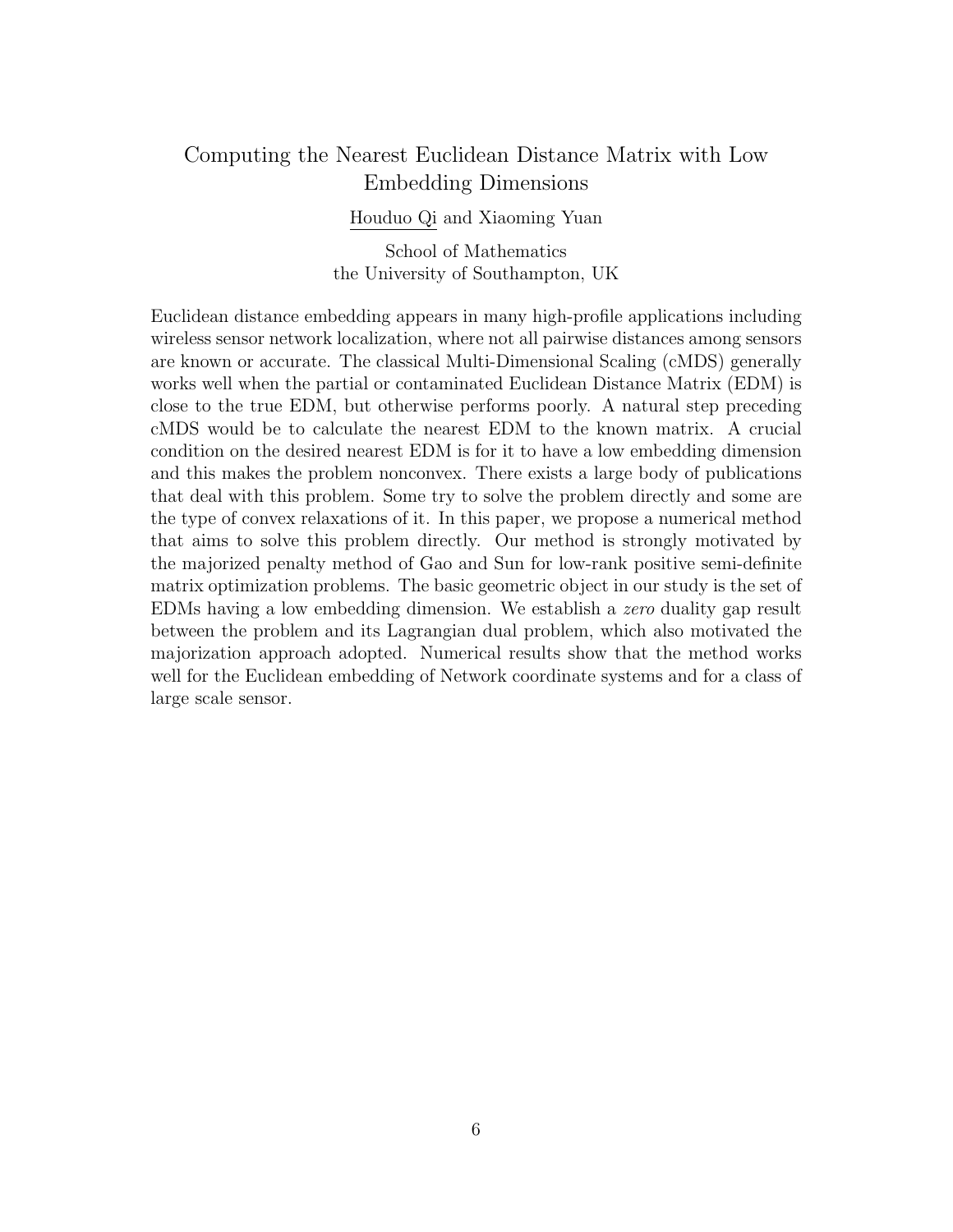# Error Correction Models in Binary Classification Problem Based on Multiple-Criteria and Multiple-Constraint Levels Linear Programming

Bo Wang and Yong Shi

Research Center on Fictitious Economy and Data Science Chinese Academy of Sciences, China

In classification problems, the accuracy is a key issue to evaluate the effectiveness of an algorithm. For the two-class classification problem, the accuracy can be more precisely interpreted by two types of errors. That is, evaluate the accuracy through two types of errors respectively in addition to the measure of the rate of accuracies. Increasing the rate of accuracies, in fact, is equally important to correcting two types of errors. This paper introduces an improvement of the accuracy evaluation in data mining problems when the algorithm of multiple-criteria and multiple-constraint levels linear programming (MC2LP) is used. It explores an MC2LP model that can correct two types of error according to different practical requirements. Furthermore, taking account of the cost of this modification, some details of the new model are discussed.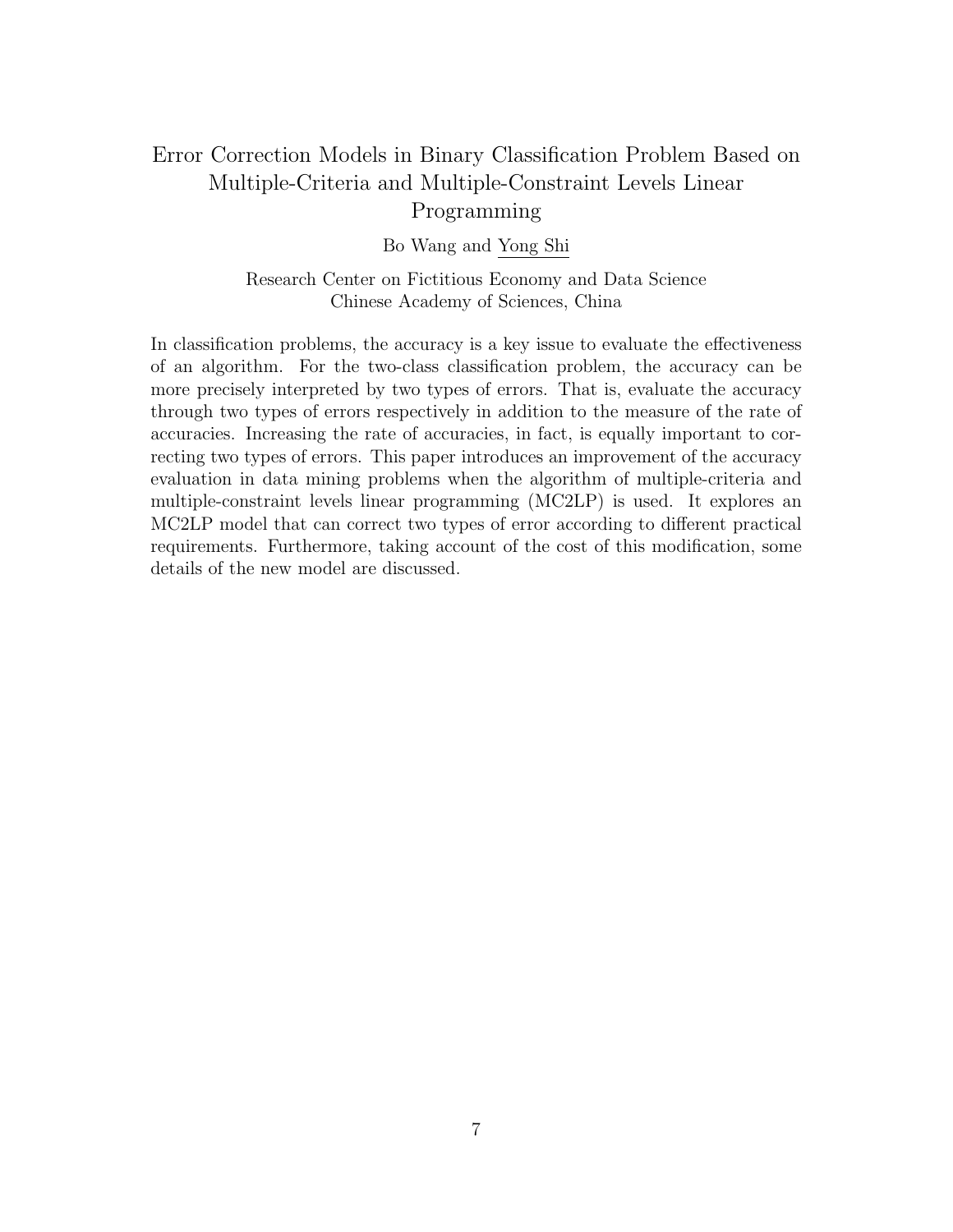# Finding the Low Rank Correlation Matrix from a Few Noisy Observations

Defeng Sun

Department of Mathematics and Risk Management Institute National University of Singapore, Singapore

In this talk, we aim to find a nearest correlation matrix of exact low rank from *m* independent noisy observations of entries under a general sampling scheme. Since the nuclear norm (trace) of a correlation matrix is a constant, the widely used nuclear norm regularization technique can no longer be applied to achieve this goal in the noisy setting. Here, we propose a new convex optimization approach by introducing a rank correction term based on a reasonable initial estimator. This convex optimization problem can be easily written as an *H*-weighted least squares semidefinite programming problem, which can be efficiently solved, even for largescale cases. We show that our approach possesses the desired rank consistency for a broad selection of rank correction functions. Additionally, we also provide non-asymptotic bounds on the estimation error that validates the superiority of our approach.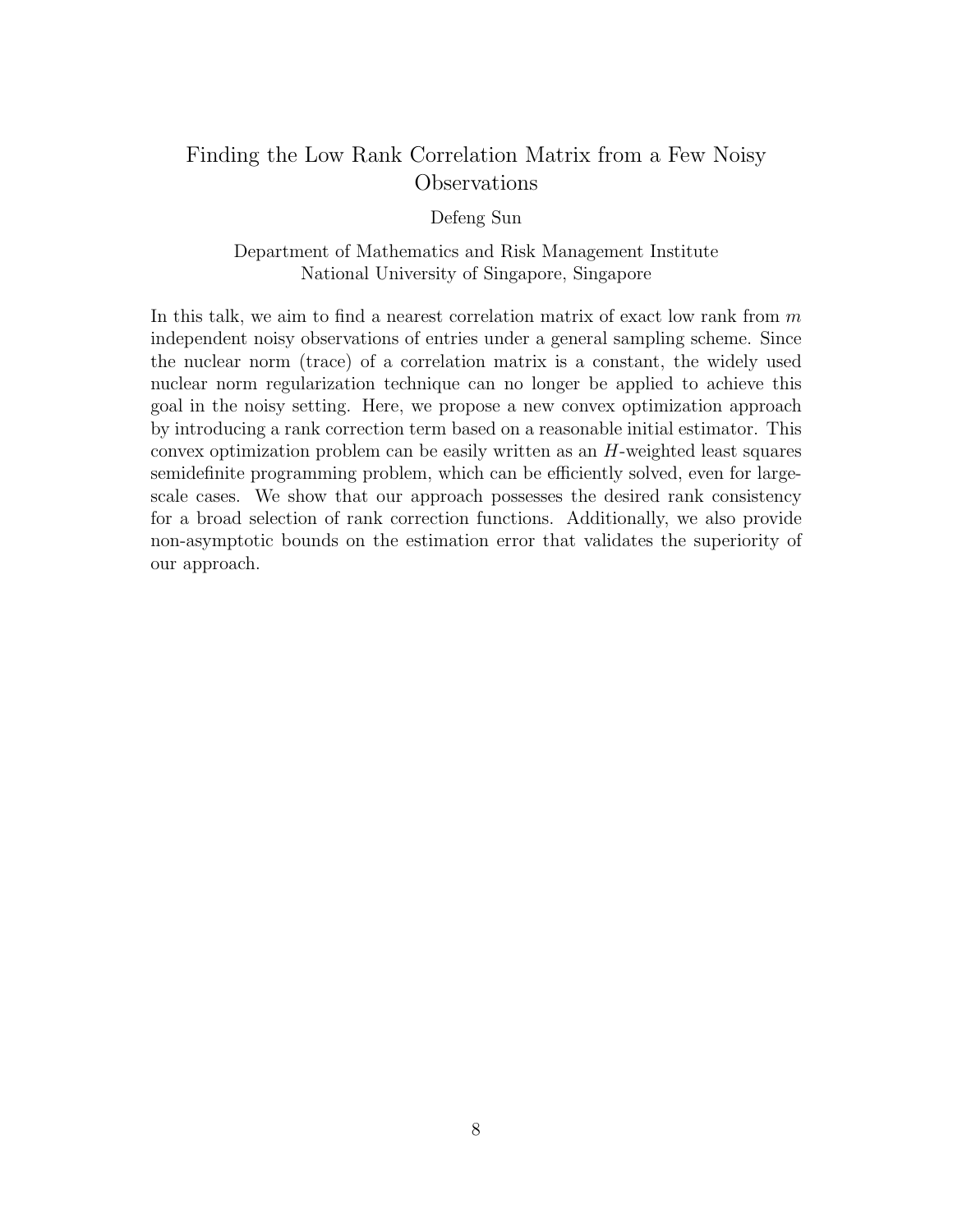# Stochastic Programming Arising from Economic Dispatch with Reliability Risk Constraint in Smart Grid

Xiaojiao Tong

Department of mathematics and Computational Science Hengyang Normal University, China

In this talk, we consider a class of stochastic programming arising from economic dispatch (ED) in smart grid. The background of power system operation with reliability risk is introduced. Then based on the conditional value-at-risk (CVaR) management, we study the single-stage ED optimization model and the solution algorithm. Furthermore, according to the ED decision pattern of modern smart grid, we set up two types of three-stage stochastic programming with respect to the different case of random information giving. Numerical example for the single-stage ED problem is proposed to validate the model and solution method.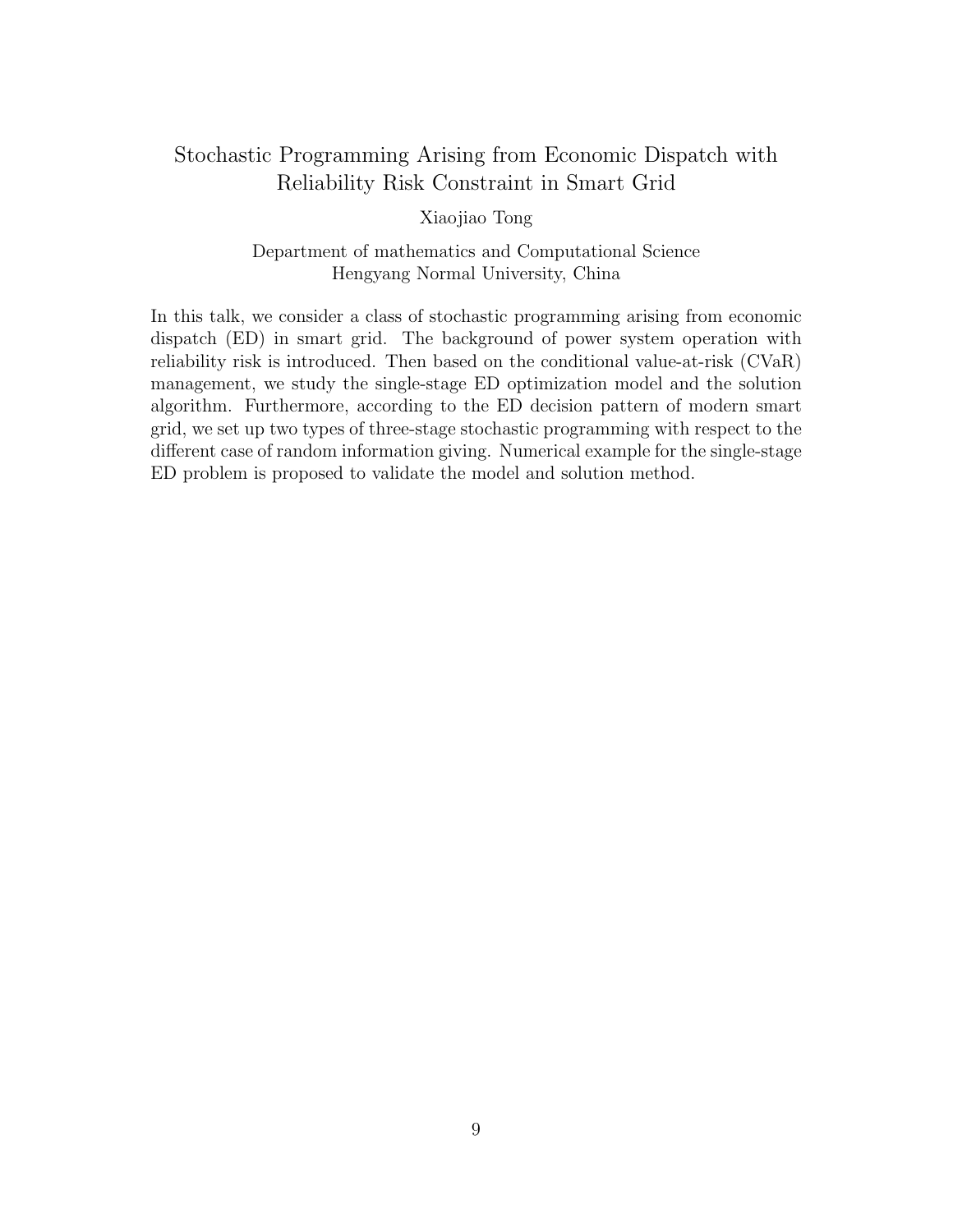# Low-Rank Solutions of Continuous and Discrete Lyapunov Equations Over Symmetric Cone

Ziyan Luo and Naihua Xiu

Department of Applied Mathematics Beijing Jiaotong University, China

Lyapunov equation is famous in control and system theory. In this talk, we will show that low-rank solutions of both continuous and discrete Lyapunov equations over symmetric cone, including nonnegative cone, second-order cone and semidefinite cone, are equivalent to symmetric cone programming problems. Therefore, they are polynomial-time solvable.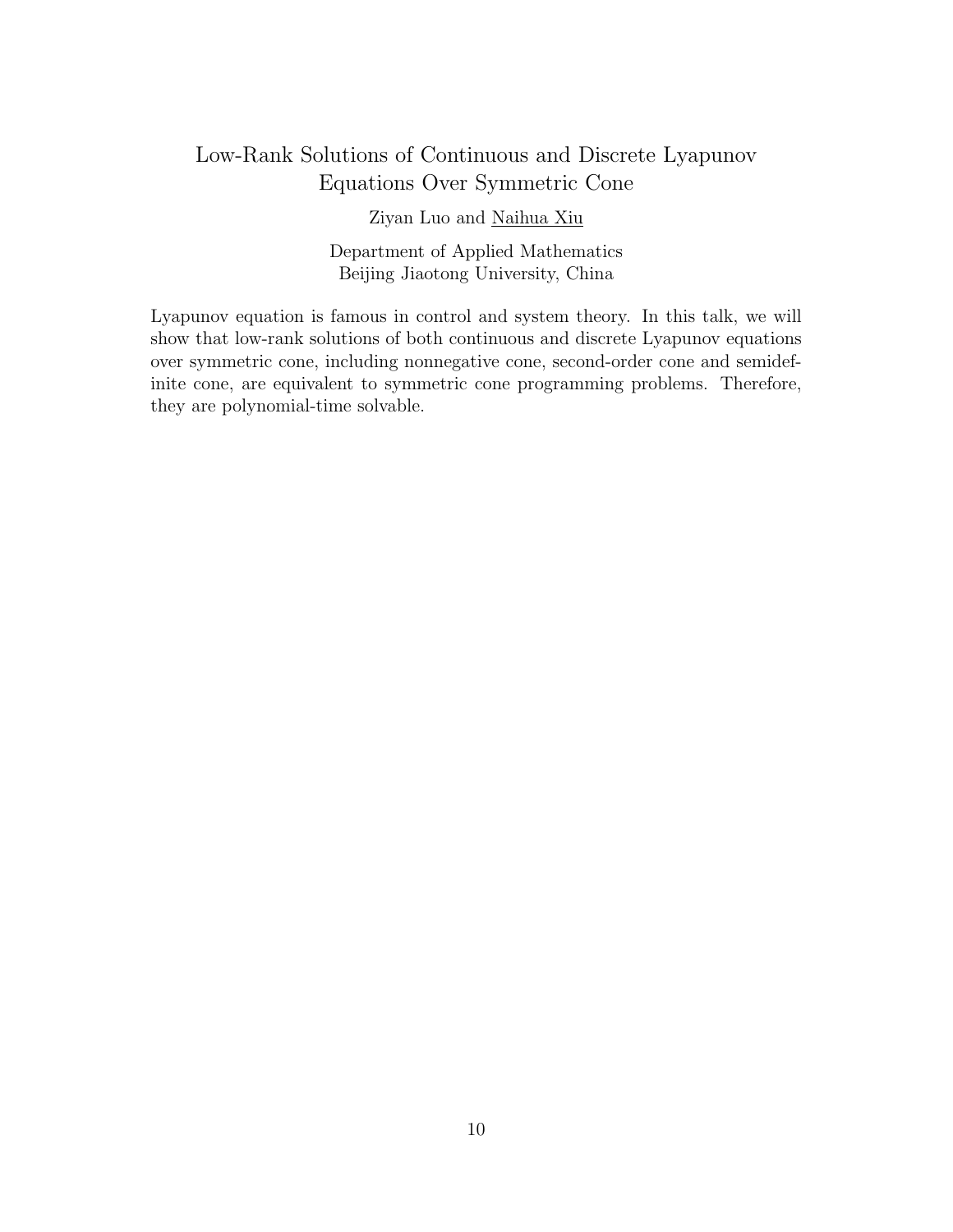### Environmental Performance-Impacts of Vendor-buyer Coordination

Chi Kin Chan and Y.C.E. Lee and J.F. Campbell

Department of Applied Mathematics the Hong Kong Polytechnic University, Hong Kong

Effective coordination is essential in the successful operation of supply chains. Without such coordination, vendors and buyers will act independently to make decisions that optimize their own objectives (e.g., maximize their respective profits or minimize their costs). This non-coordinated approach is unlikely to be optimal when one considers the supply chain as a whole. Most vendor-buyer coordination research concentrates only on an objective of minimizing the total system costs, but with the increasing environmental awareness in business and the general public, many organizations acknowledge that strategies and practices which incorporate environmental considerations are essential to acquire a competitive advantage. The objectives of this research are concerned not only with the economic impact of vendor-buyer coordination on the organizations involved, but also with the wider effects on society, such as the effects of pollution on the environment. This research demonstrates how to incorporate environmental issues into vendor-buyer coordination. Firstly, we will study the impacts of cost-minimizing vendor-buyer coordination models on environmental performance when compared with independent (non-coordinated) optimization. Secondly, we will develop a single-vendor multi-buyer coordination model that includes both costs and environmental performance measures in its objective function. A numerical example and a real case study show that both the total system cost and the environmental performance can be simultaneously improved.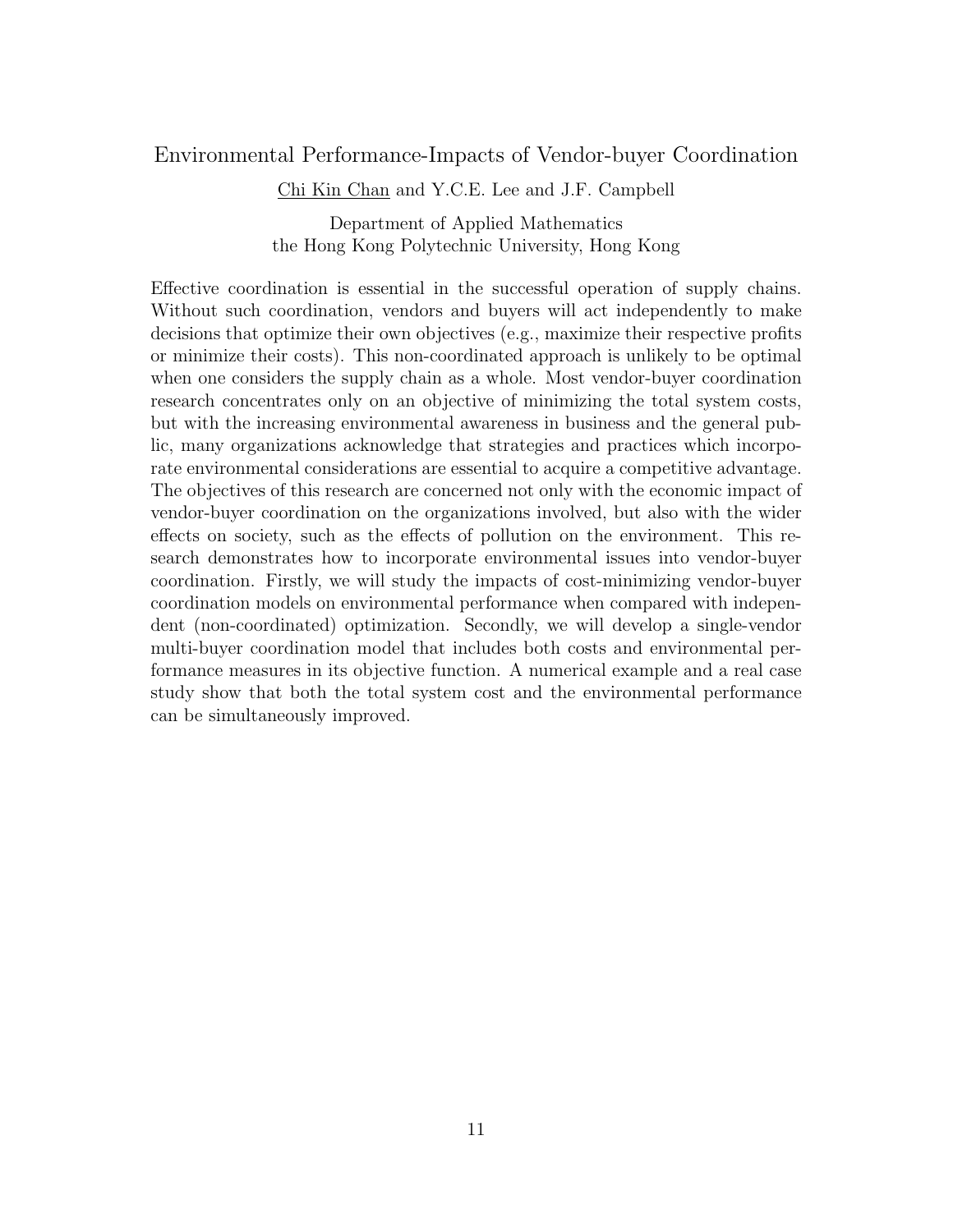### Residual Minimization for Stochastic Variational Inequalities

#### Xiaojun Chen

Department of Applied Mathematics the Hong Kong Polytechnic University, Hong Kong

This talk presents a new expected residual minimization formulation for a class of stochastic variational inequalities by using the gap function. The objective function of the expected residual minimization problem is nonnegative and Lipschitz continuous. Moreover, it is convex for some stochastic linear variational inequalities, which helps us guarantee the existence of a solution and convergence of approximation methods. We propose a globally convergent (a.s.) smoothing sample average approximation (SSAA) method to minimize the expected residual function. We show that the residual minimization problem and its SSAA problems have minimizers in a compact set and any cluster point of minimizers and stationary points of the SSAA problems is a minimizer and a stationary point of the expected residual minimization problem (a.s.). Our examples come from applications involving traffic flow problems. We show that the conditions we impose are satisfied and that the solutions, efficiently generated by the SSAA procedure, have desirable properties.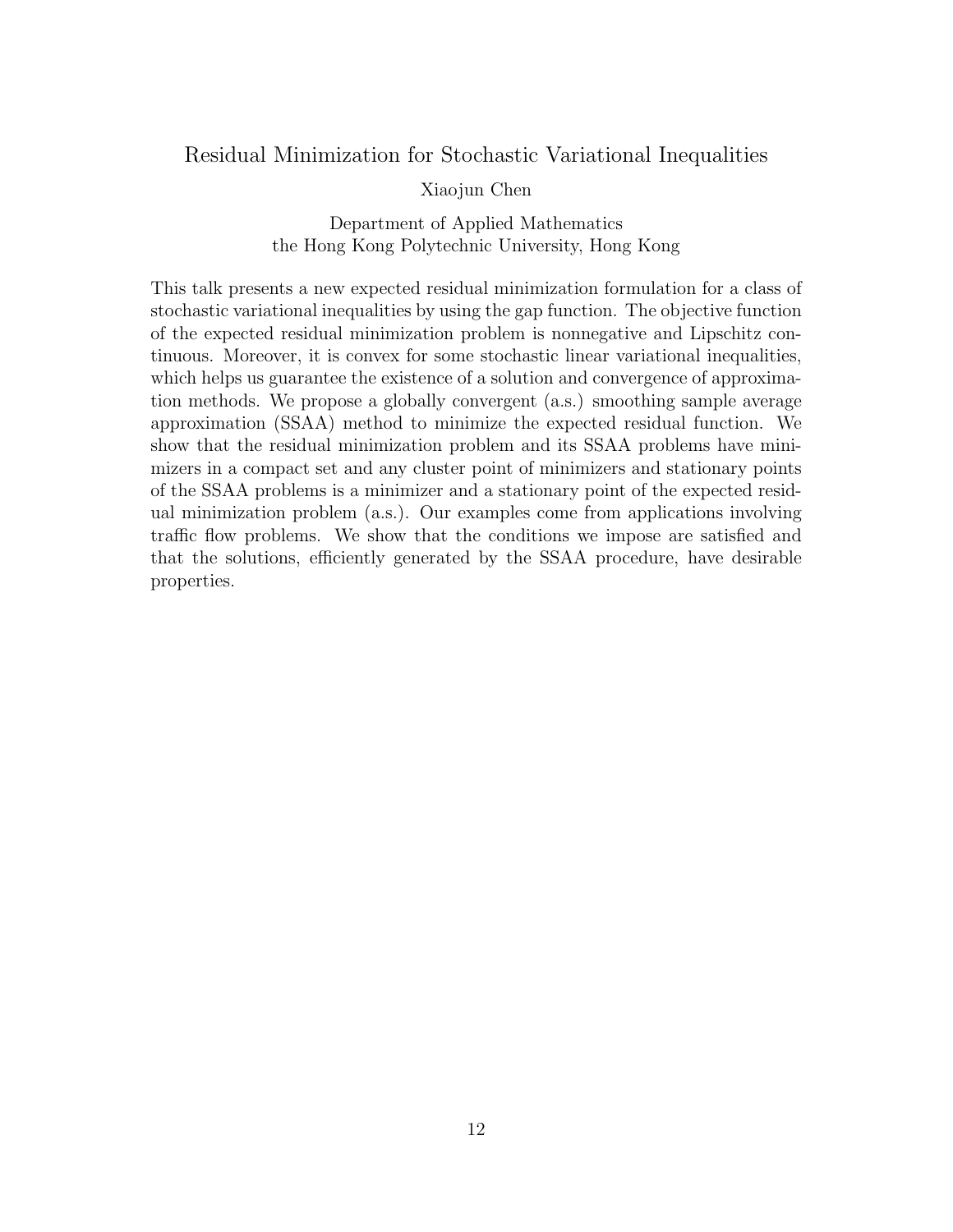## A Mixed Linear Quadratic Optimal Control Problem with a Controlled Time Horizon

James Huang and Xun Li and Jiongmin Yong

Department of Applied Mathematics the Hong Kong Polytechnic University, Hong Kong

Herein, we study a class of mixed linear quadratic (MLQ) optimal control problems. The controlled stochastic system consists of two diffusion states which are of inconsistent time-horizons. By "mixed," we mean there are two control variables  $(u(\cdot), \tau)$  which are framed in some combined way: on one hand, the standard control variable  $(u(t))_{0\leq t\leq T}$  enters the drift and diffusion coefficients of both state equations, on the other hand, the decision maker can also choose some stopping time  $\tau$  upon which the second state is initialized with initial condition depending on the first state. The motivation of MLQ from two-stage project management is presented and its difference to the stochastic impulse control is also specified. We verify that the solution of MLQ problem is equivalent to sequentially solve one random-duration linear quadratic (RLQ) problem and one optimal time (OT) problem to associated Riccati equations. In particular, the optimal cost functional can be represented by two term-coupled stochastic Riccati equations (SREs). By "term-coupled", the terminal condition of first SRE depends on the initial condition of the second SRE. Some optimality condition for MLQ is therefore obtained using the equivalence among MLQ, RLQ and OT. In case of one dimension and deterministic coefficients, the optimal control of MLQ is derived explicitly.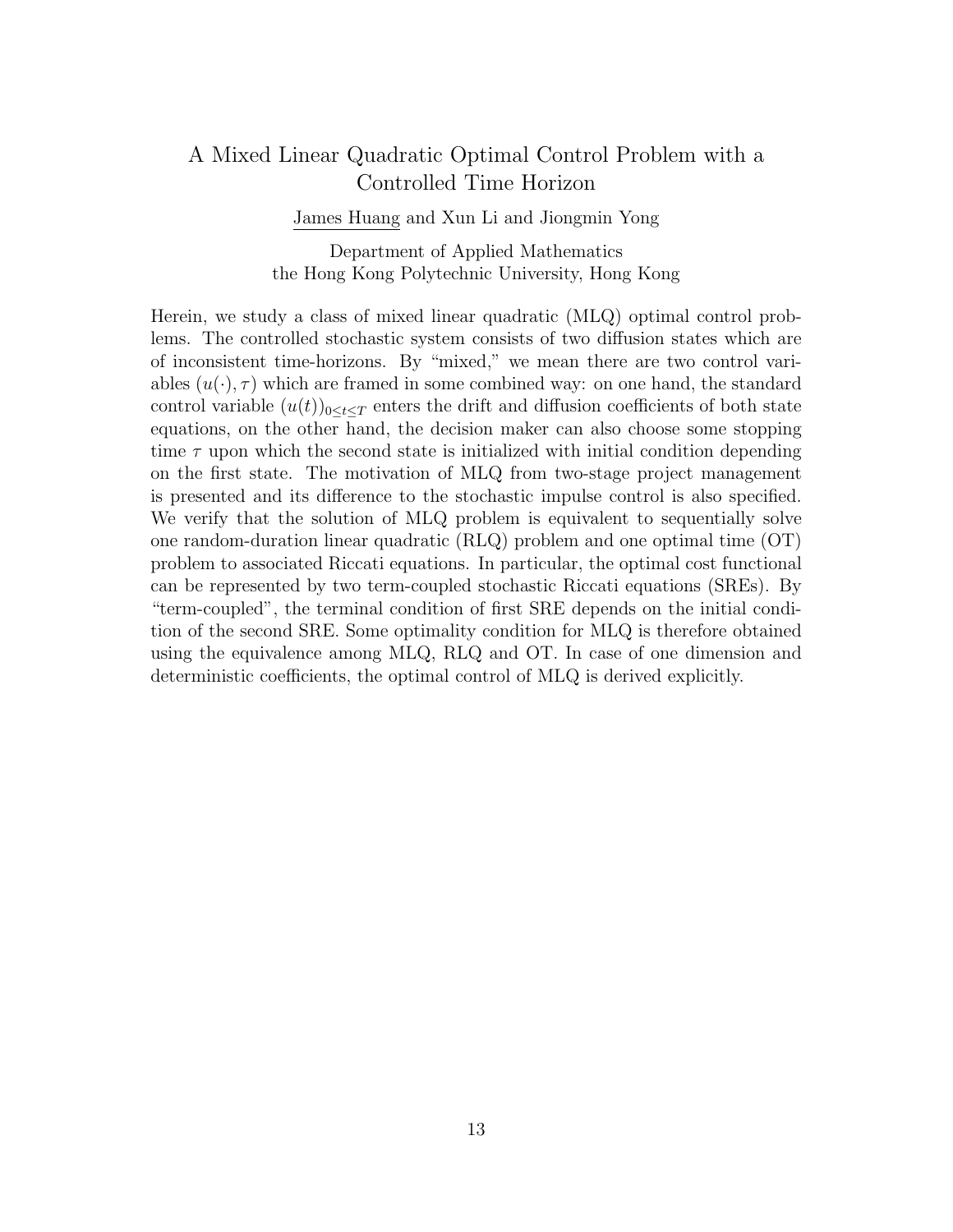# A Mean-field Linear-quadratic Optimal Control Problem in Infinite Horizon

Xun Li

Department of Applied Mathematics the Hong Kong Polytechnic University, Hong Kong

A linear-quadratic (LQ, for short) optimal control problem is considered for meanfield stochastic differential equations with constant coefficients in an infinite horizon. The stabilizability of the control system is studied followed by the discussion of the well-posedness of the LQ problem. The optimal control can be expressed as a linear state feedback involving the state and its mean, through the solutions of two algebraic Riccati equations. The solvability of such kind of Riccati equations is investigated by means of semi-definite programming method.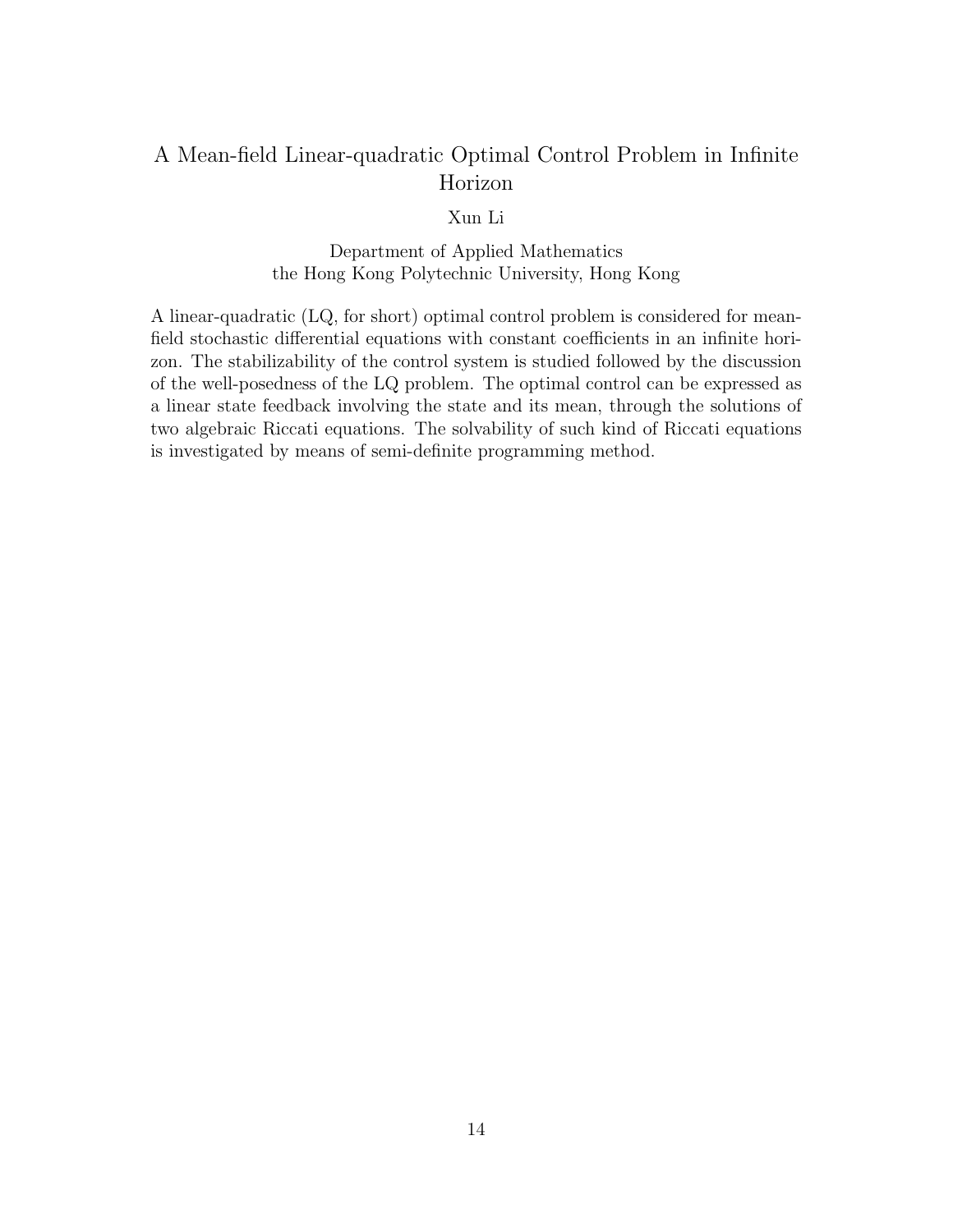### Optimal Inventory Strategies under Value-at-risk Constraint

K.F.C. Yiu and S.Y. Wang and K.L.Mak

Department of Applied Mathematics the Hong Kong Polytechnic University, Hong Kong

In this work, we consider the raw material inventories of a manufacture as a part of investment. Then the inventory control problem can be treated as an optimal portfolio problem. A portfolio consisting of the risky raw material inventory and the risk free bank account is studied and the VaR of the portfolio is analyzed and imposed as a risk control constraint. The objective function is to maximize the utility of total portfolio value. In this model, the ordering cost is assumed to be fixed and the selling cost is proportional to the value. The optimality conditions and transaction regions are derived by using stochastic optimal control theory and the method of Lagrange multiplier. Under this formulation, the optimal inventory level is reviewed and adjusted continuously. A numerical method is proposed and the results illustrate how the material price, inventory level and VaR are interrelated.